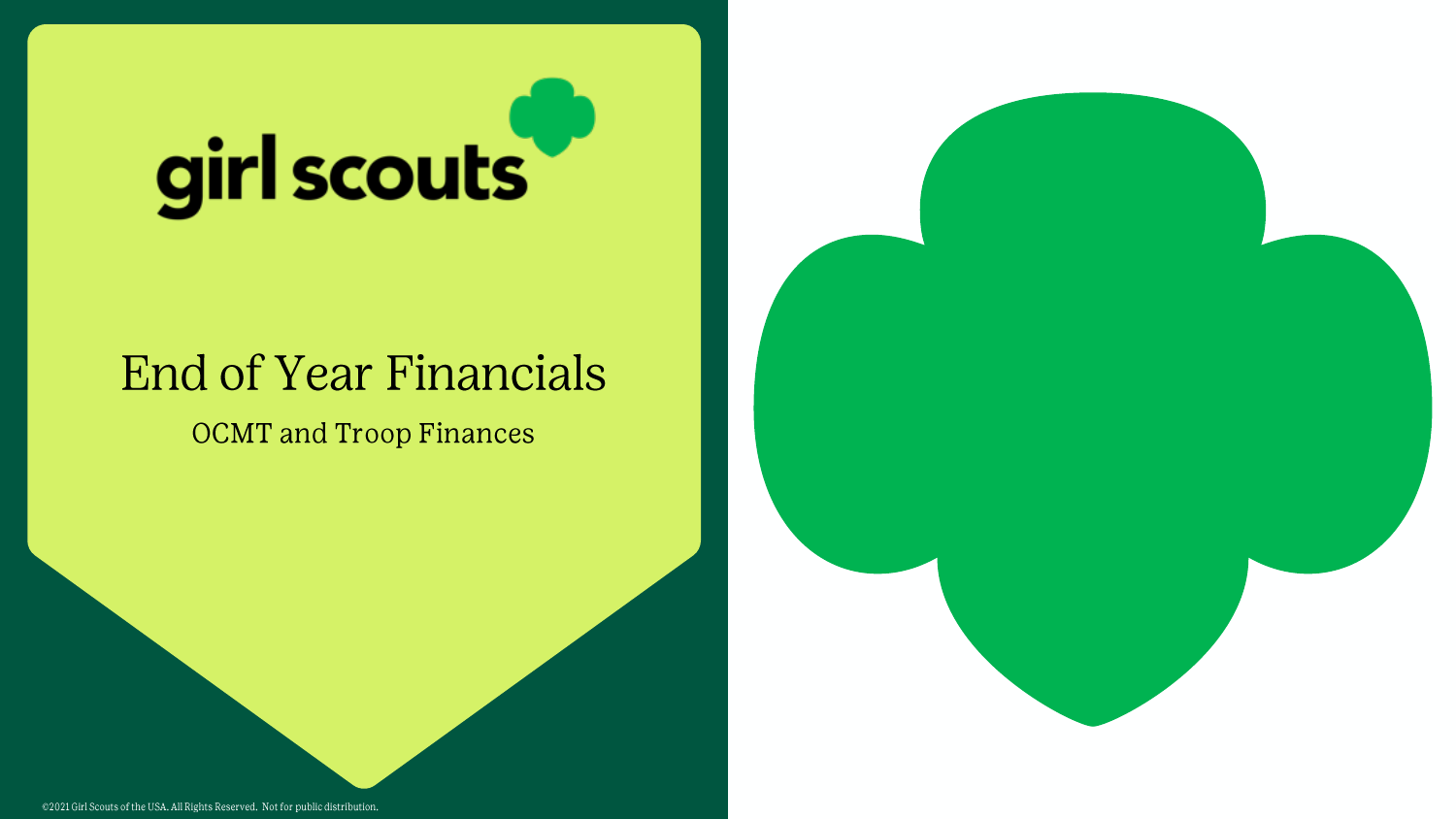## Why does USAGSO need to collect year-end reports from each community?

USAGSO needs to ensure the financial health of our Girl Scout communities and provide oversight to girls' hardearned funds.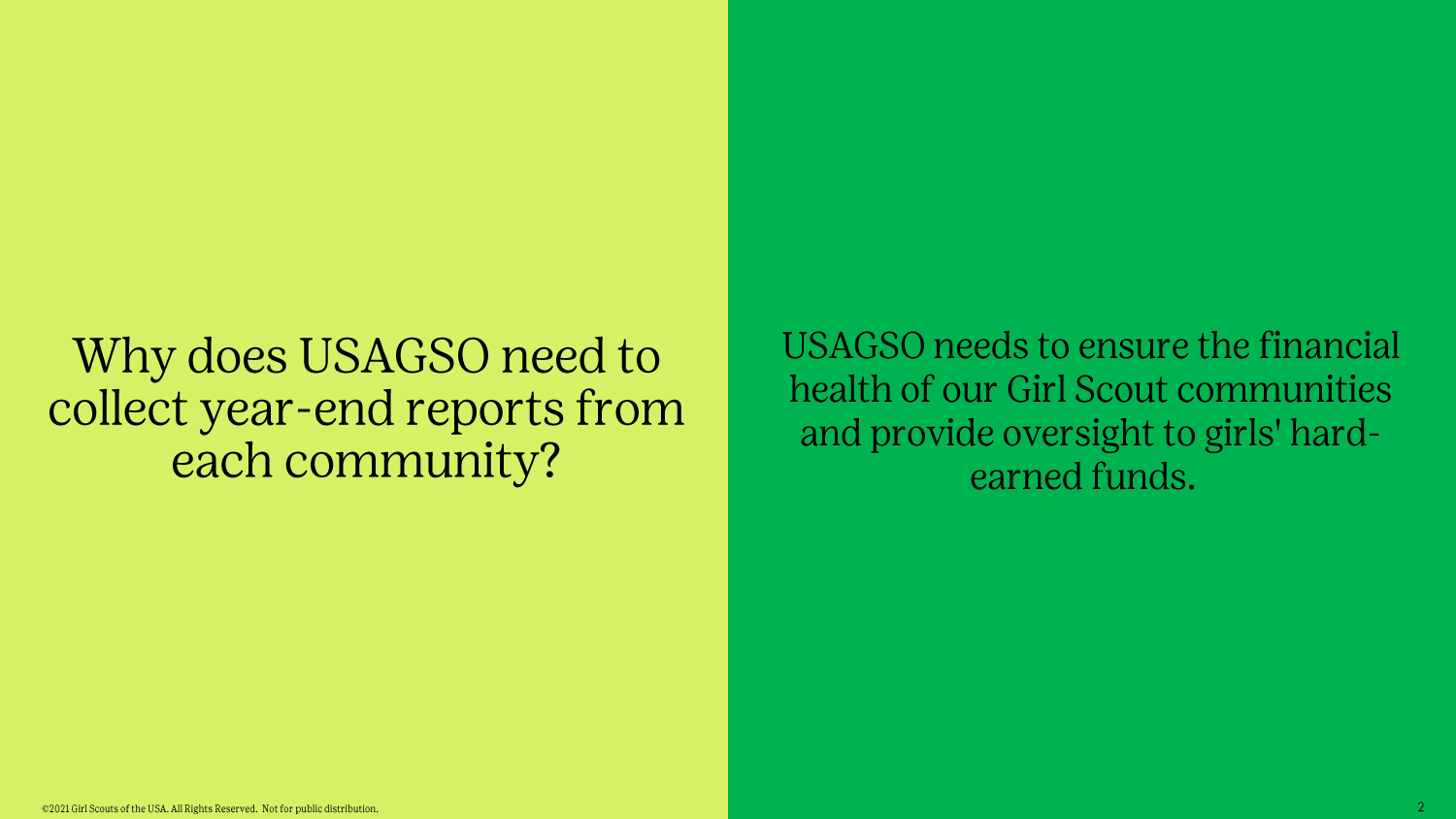## Who submits a year-end report?

Troops and OCMTs are required to submit a year-end financial report that accounts for the income and expenses for that year.

**Troop leaders and their Girl Scouts** complete the troop year-end reports.

The OCMT Treasurer, with the support of the OCMT, completes the year-end reports for the community.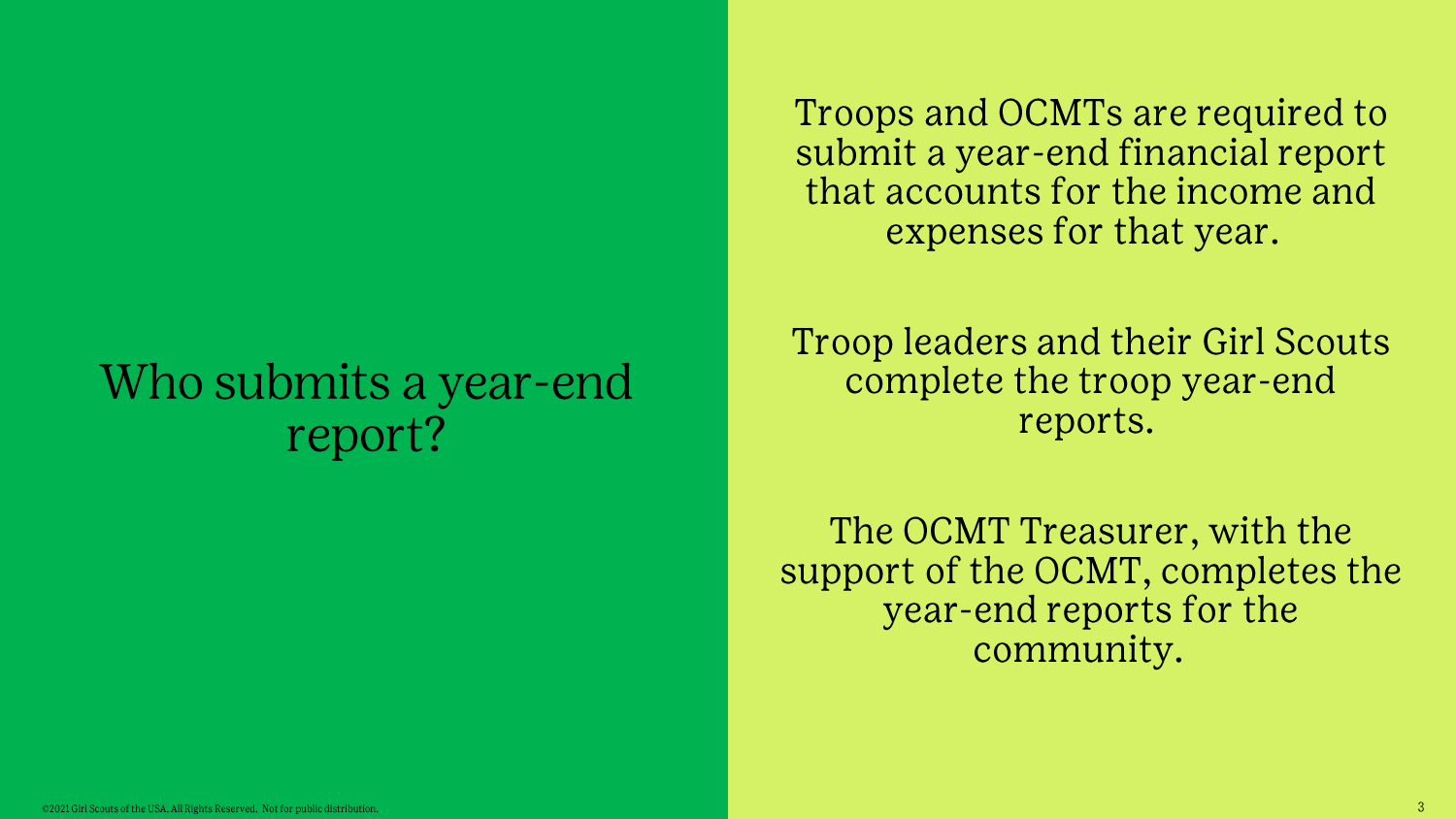## Where do I find the resources my troop/community needs?

The year-end forms, frequently asked questions, and the link to submit your financials can be found under the Annual Finance reporting dropdown on the Overseas Committee Finances section of the USAGSO website.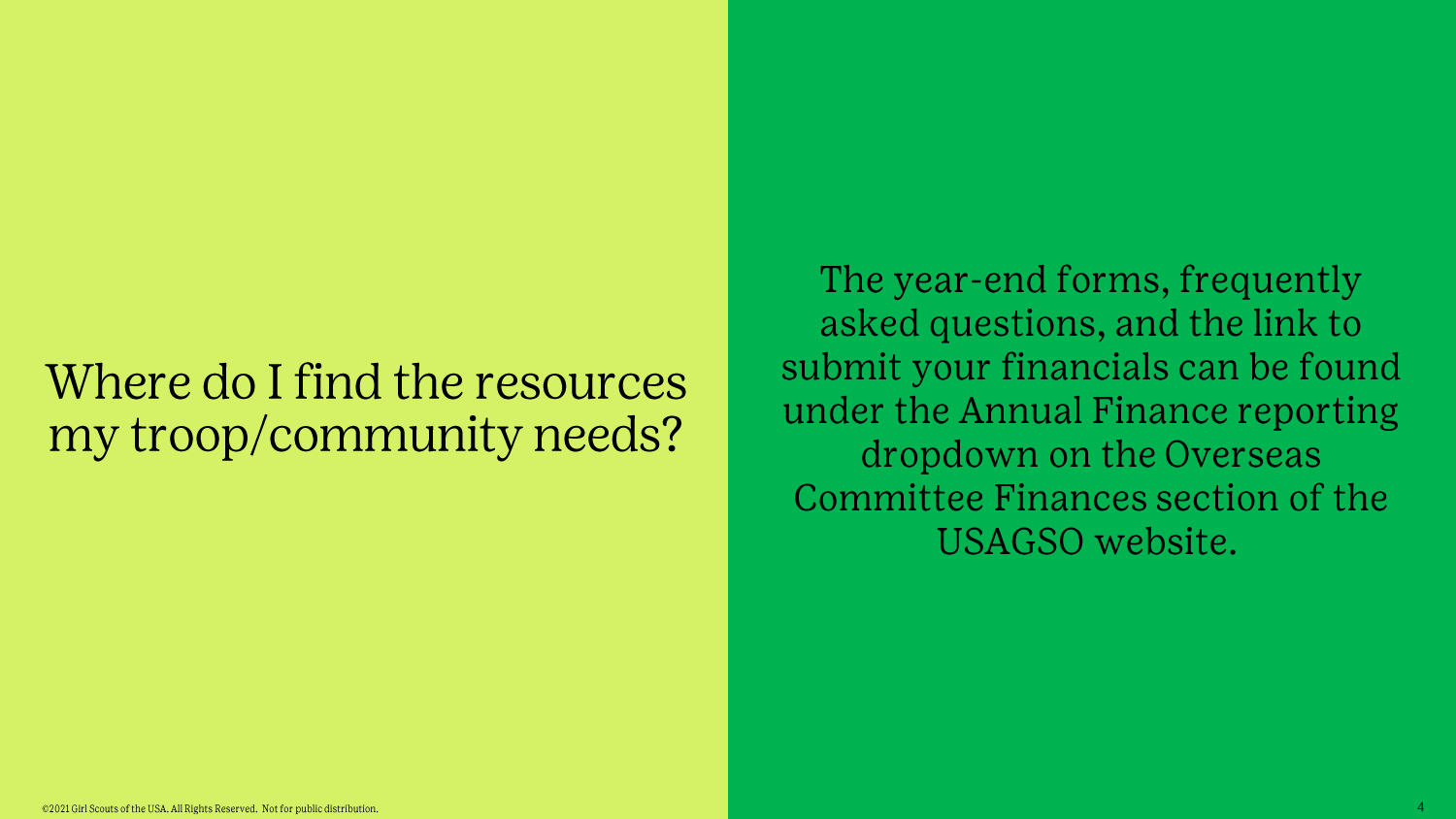## Question: How can our troop and community spend our funds?

Funds earned this Girl Scout year should be spent this year. Many can be rolled over year-to-year if the troop or community has a long-term plan for the money. (i.e. a trip or a summer camporee)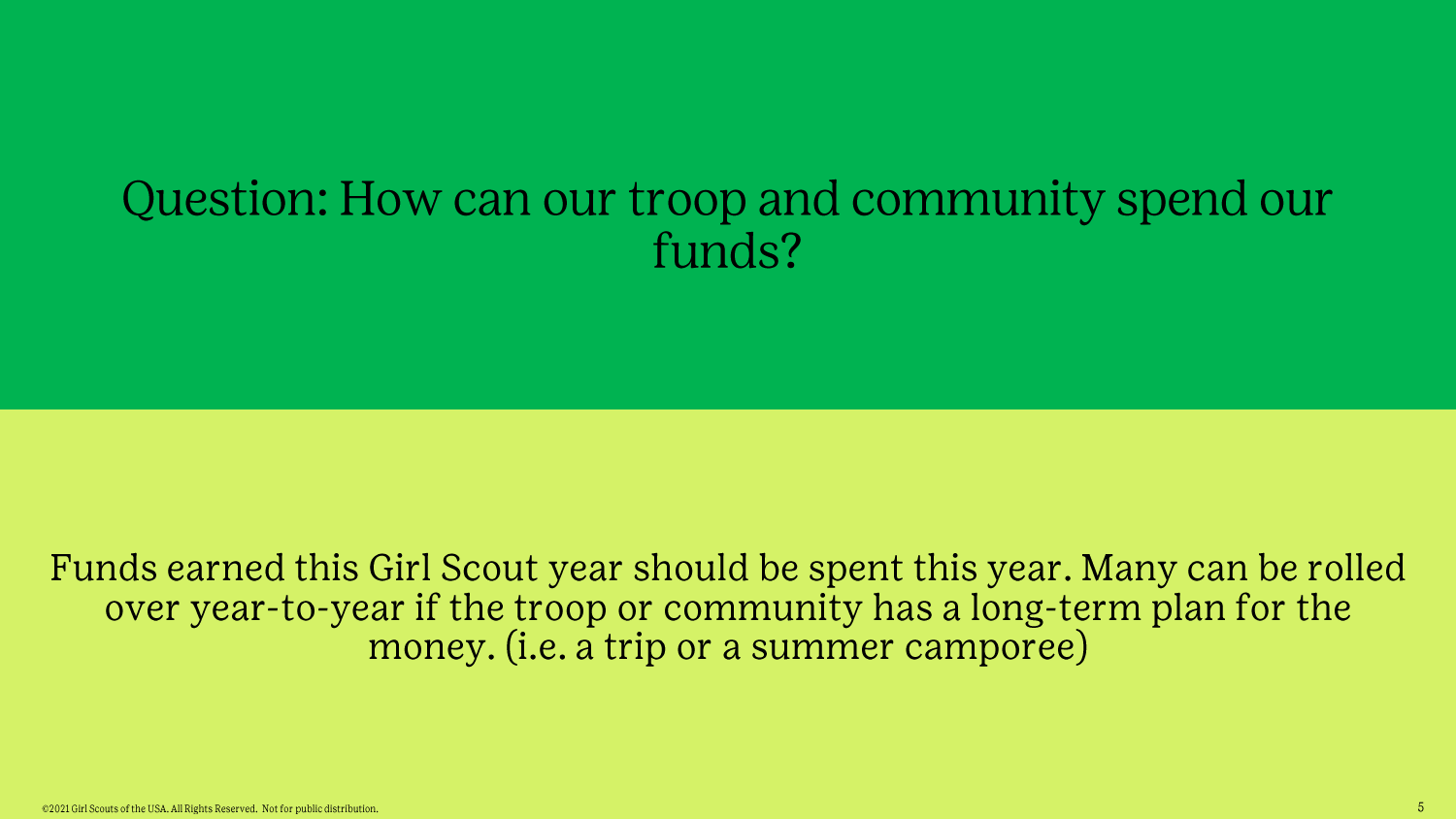## Question: Who should complete my community's financial audit?

### Ask a parent or another volunteer that is not a member of the OCMT to review the financials and sign off that they have reviewed and believe the finances to be accurate.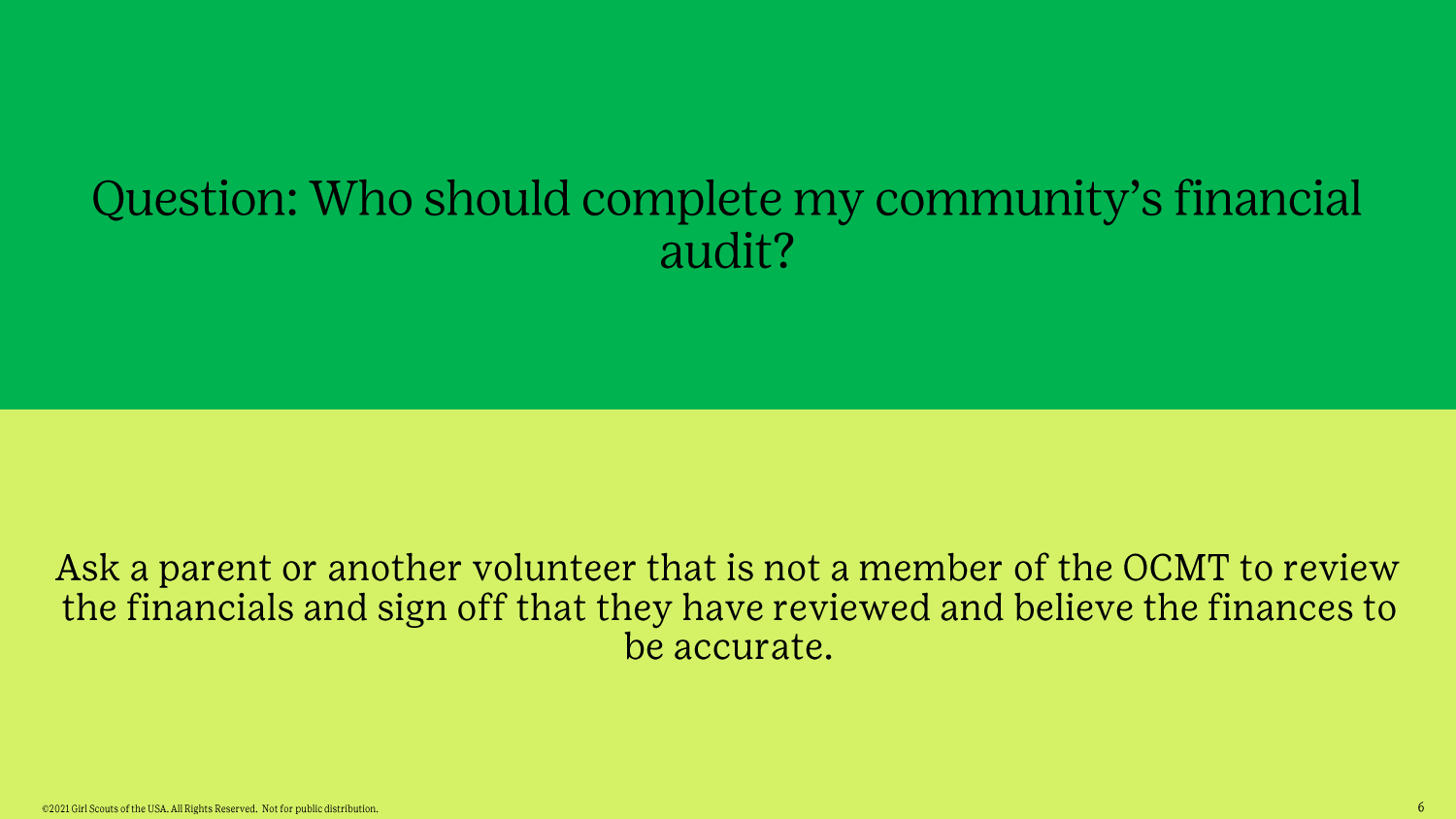## Question: Do troop finances need to be submitted to USA Girl **Scouts Overseas?**

## No, only community (OCMT) finances need to be submitted to USAGSO.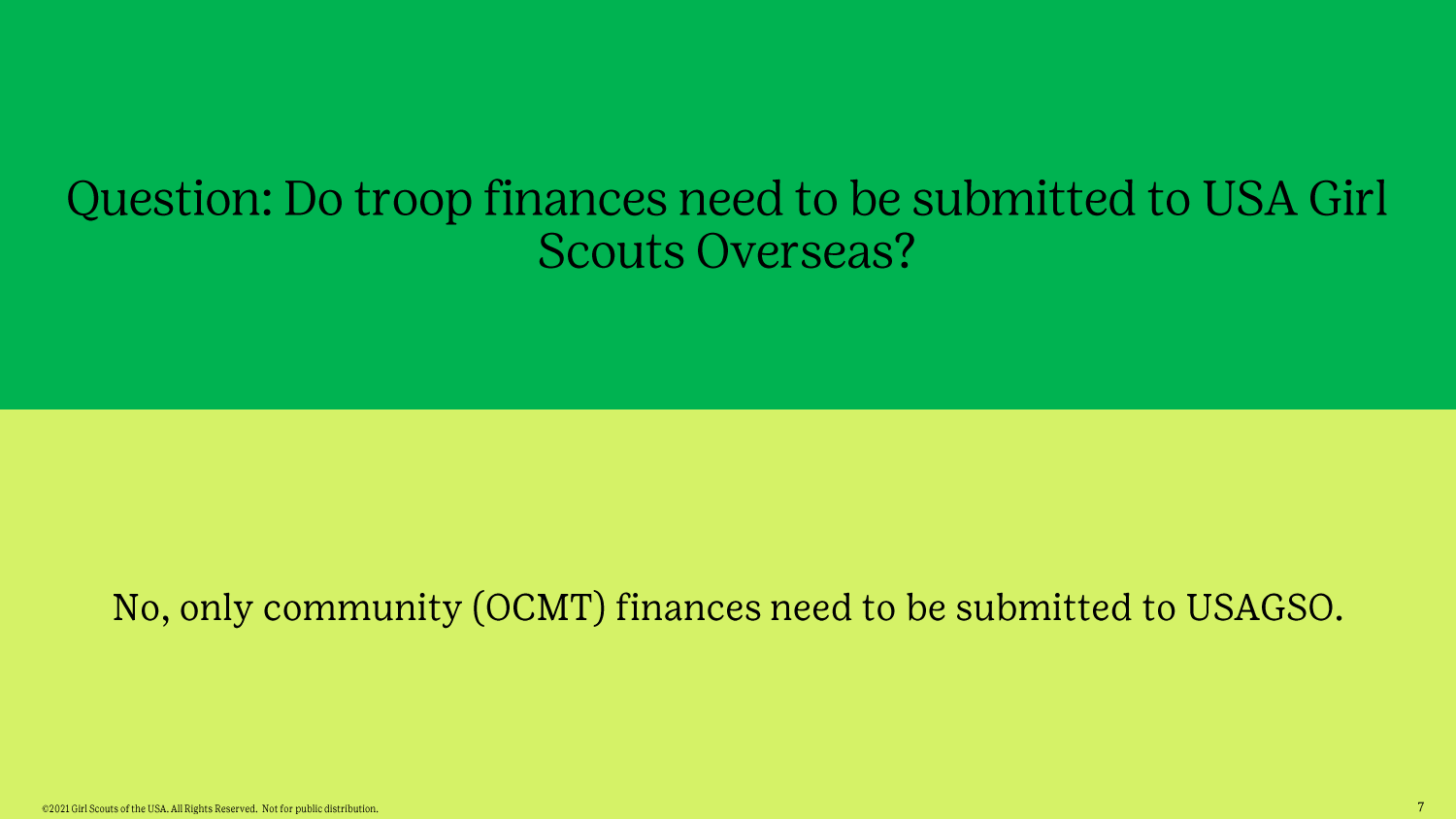Question: My community only handled \$750 dollars this year. Do we need to submit an end of year report?

Yes, all OCMTs need to submit an end of year report, however, if your community handled less than \$1,000 dollars you do not need to complete the independent audit.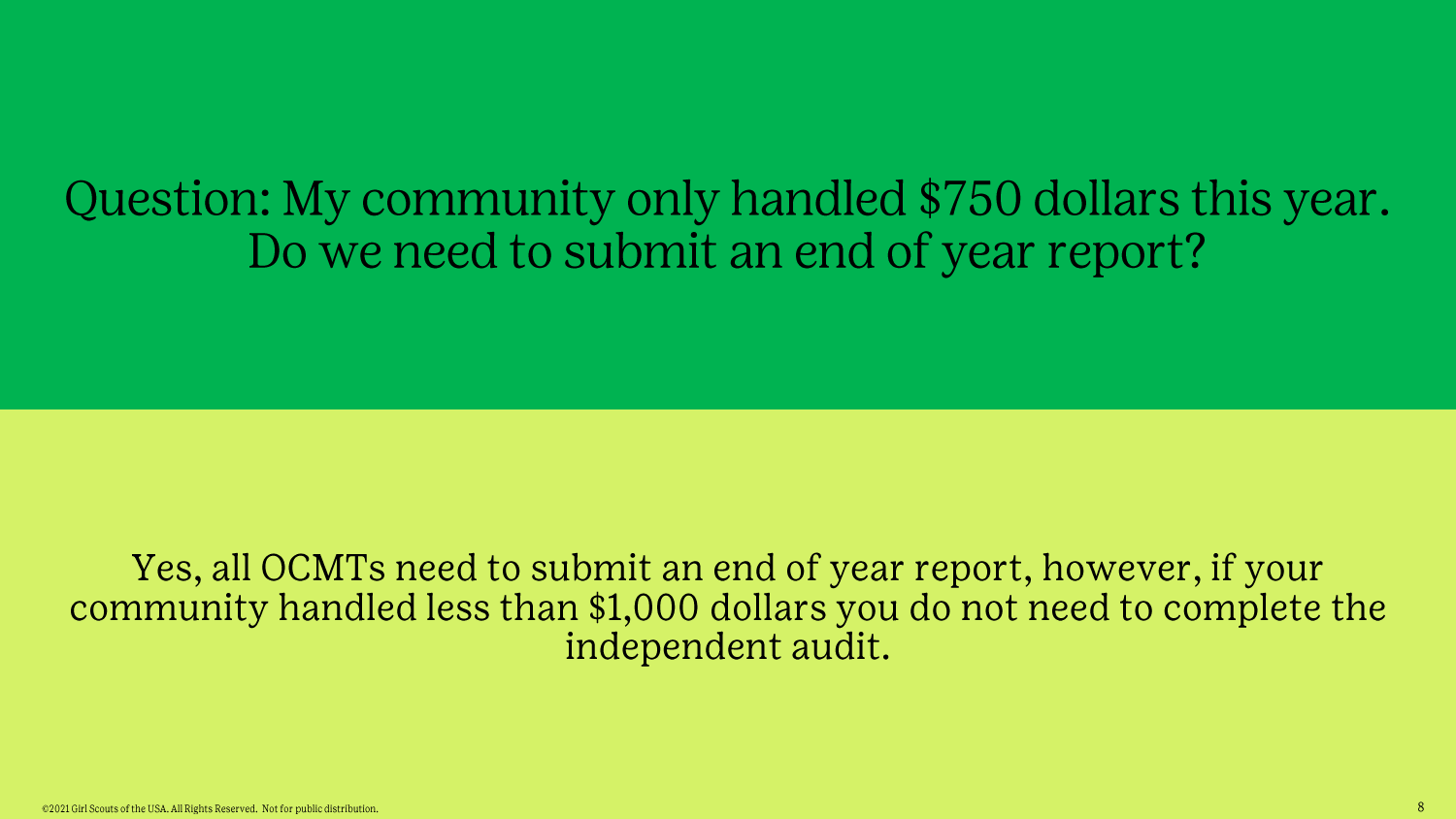## Question: I still have questions. Who should I reach out to?

### Please reach out to your community's membership manager or overseascustomercare@girlscouts.org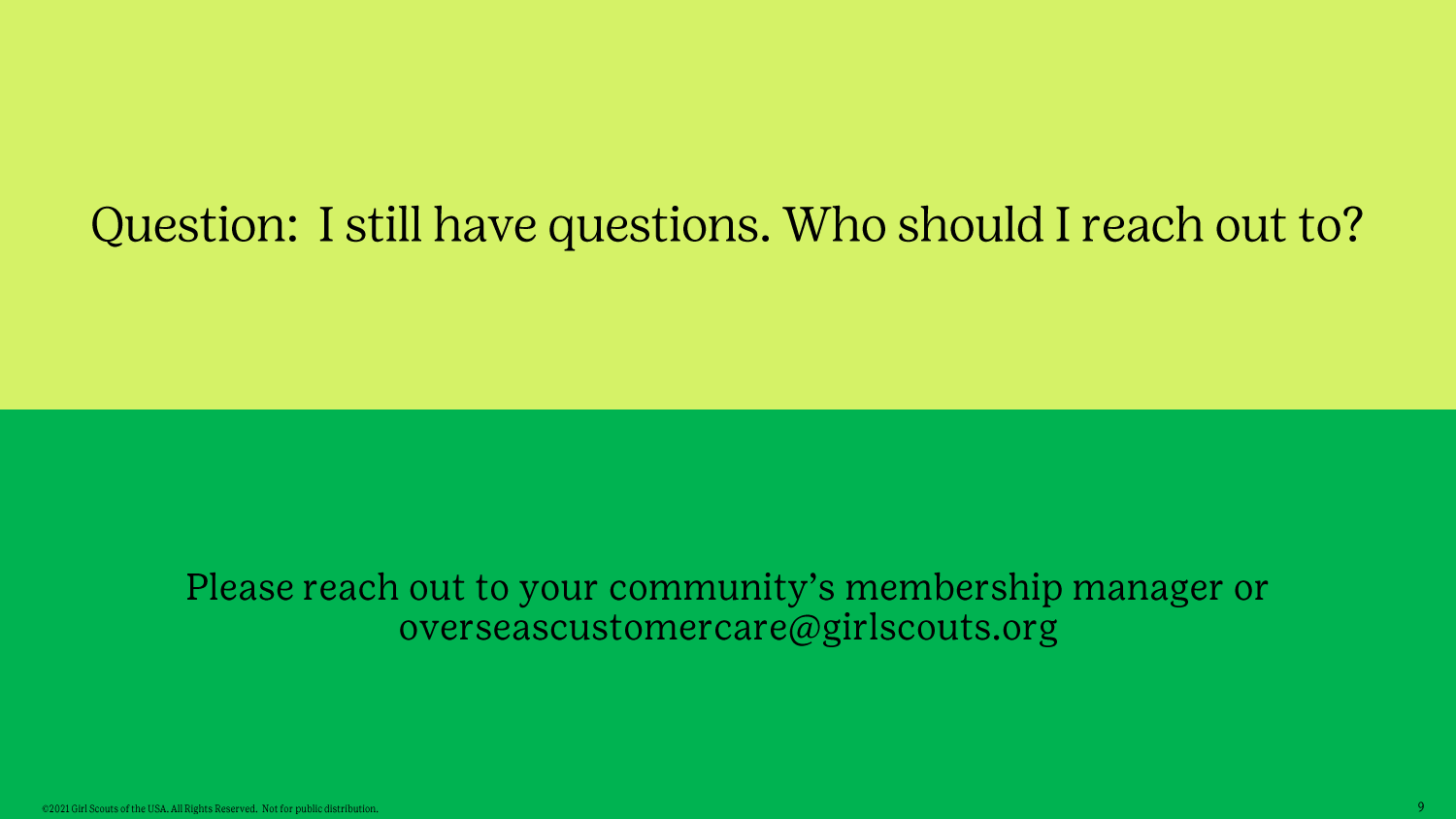## Completing Troop Financials & **Rollover Documents**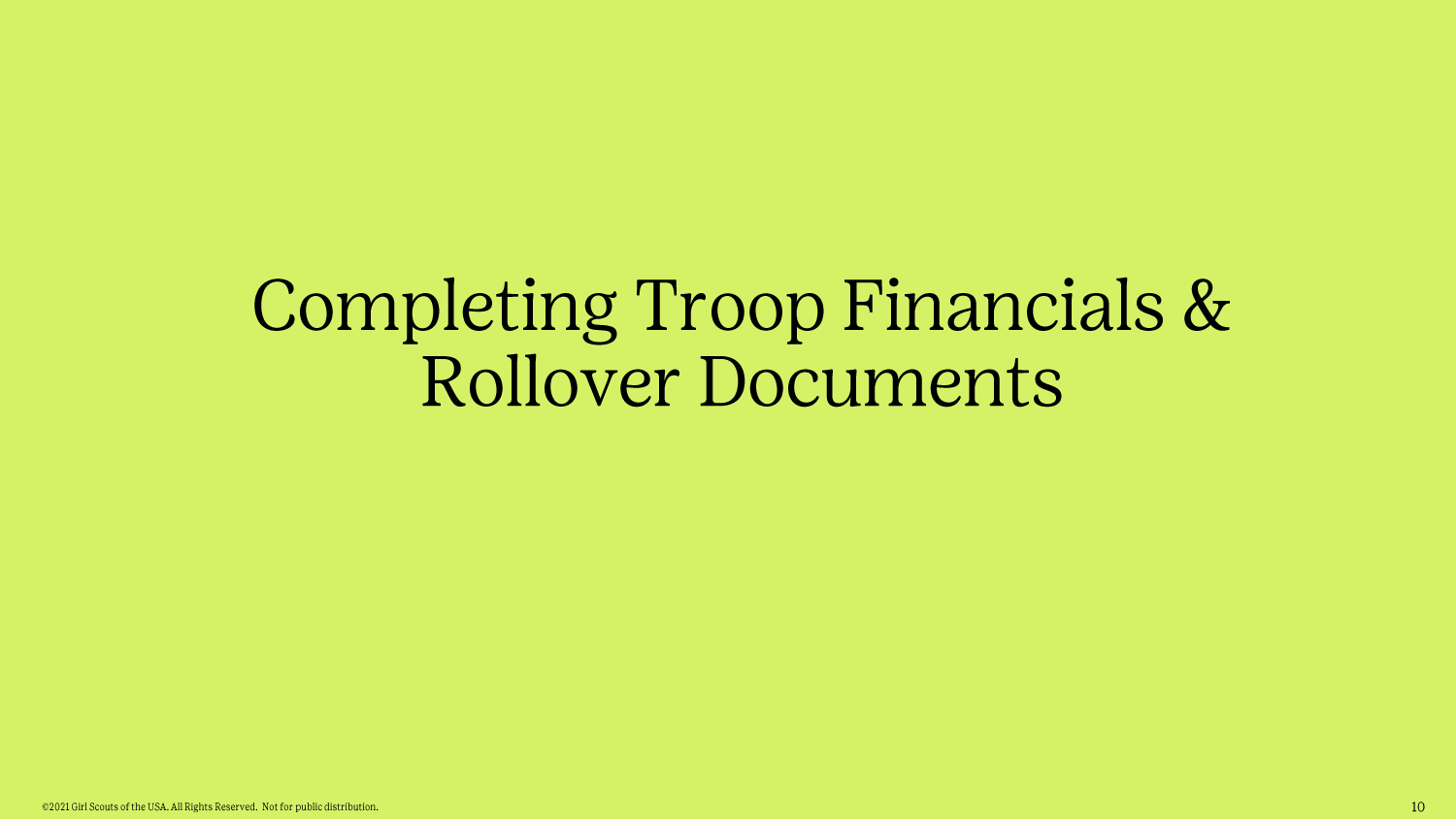## **Troop Year End Financial Report**

In the troop year-end financial report, you will add your troop number, age group and the name of the person completing the report.

The **balance on hand at the beginning of year** will be the amount you reported as end of year balance of last year.

Add all income and expenses for your troop. You will find the **balance on hand at end of year** by adding the **balance on hand at beginning of year** to the **total income** and subtracting the **total expenses**.

At this point, you will need to select if you plan on having **summer activities**, and if you would like to apply for a troop rollover. If you do, you will need to complete the **troop rollover application**, which will be submitted with your Troop Year-End Financial Report.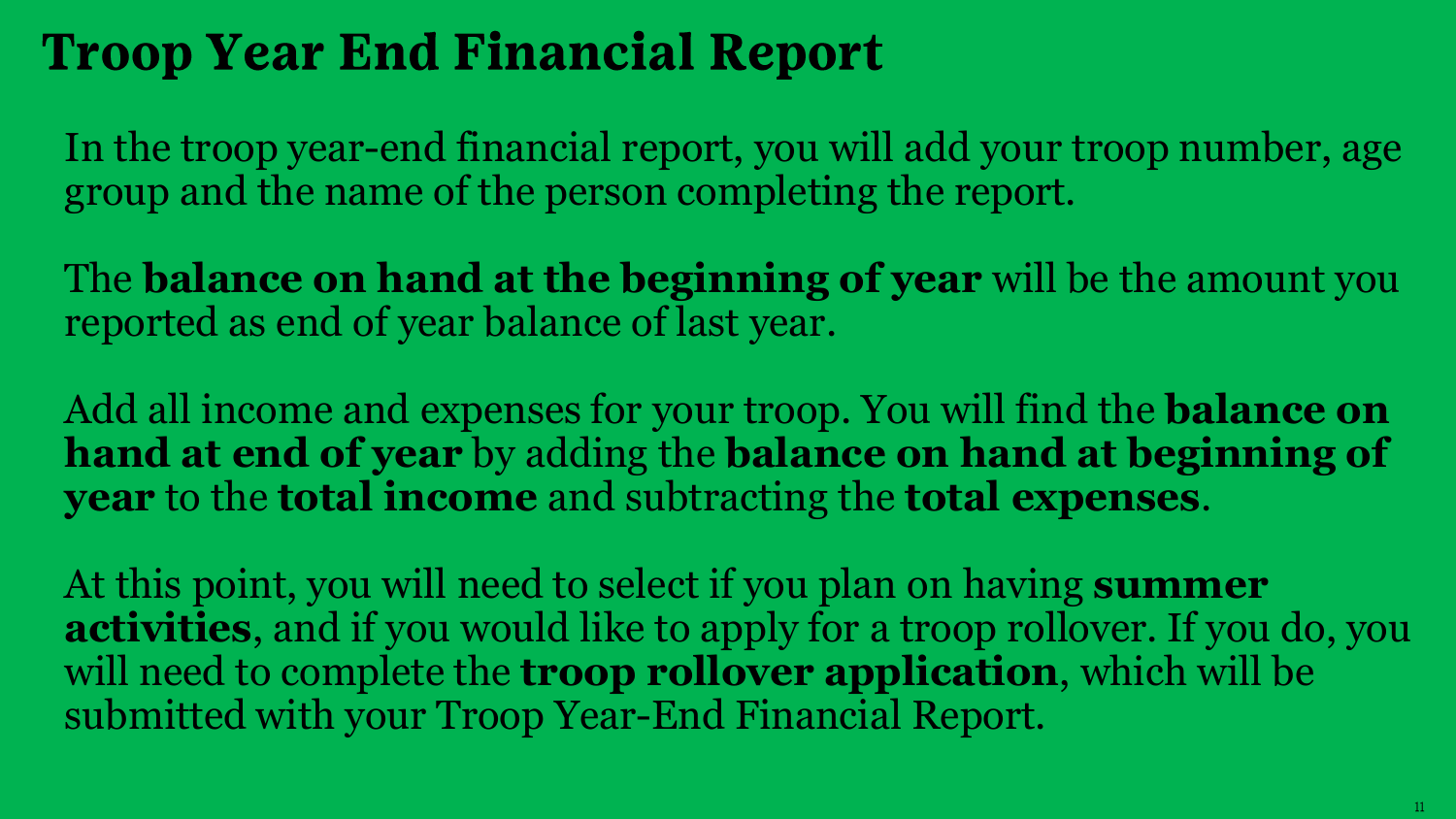| girl scouts                                                             | <b>USA Girl Scouts Overseas</b> |                                                 |
|-------------------------------------------------------------------------|---------------------------------|-------------------------------------------------|
| usa girl scouts<br>overseas                                             |                                 | Troop Year-End Financial<br>Report FY 2019-2020 |
| Instructions: Complete and give to the OCMT by May 31                   |                                 |                                                 |
| Troop No.<br>Daisy                                                      | <b>Junior</b><br>Brownie        | Senior<br>Ambassador<br>Cadette                 |
| Name of person completing this report:                                  |                                 |                                                 |
| <b>BALANCE ON HAND AT BEGINNING OF YEAR</b>                             |                                 | \$218.08 *                                      |
| INCOME:                                                                 |                                 |                                                 |
| Description                                                             | Amount                          |                                                 |
| Product Sales!                                                          |                                 |                                                 |
| Cookies                                                                 | 722.76                          |                                                 |
| Other:                                                                  | 218.10                          |                                                 |
| <b>Troop Dues Collected!</b>                                            | 368.75                          |                                                 |
| Programs/Events:                                                        |                                 |                                                 |
| Total Income:                                                           | 1309.61                         |                                                 |
| <b>EXPENSES:</b>                                                        |                                 |                                                 |
| Description                                                             | Amount                          |                                                 |
| Cost of Cookies                                                         |                                 |                                                 |
| Insignia and Badges                                                     | 186.34                          |                                                 |
| Program supplies                                                        | 141.11                          |                                                 |
| Troop Equipment (books, flags, camping, etc.)                           |                                 |                                                 |
| <b>Service Projects</b>                                                 |                                 |                                                 |
| <b>Event Fees</b>                                                       | 416.33                          |                                                 |
| Includes camp, field trips, and travel                                  |                                 |                                                 |
| Other:                                                                  | 542.05                          |                                                 |
| <b>Total Expenses:</b>                                                  | 1285.83                         |                                                 |
| BALANCE ON HAND AT END OF YEAR                                          |                                 | $**$<br>\$241.86                                |
|                                                                         |                                 | $\sqrt{\gamma_{\rm BS}}$                        |
| Does the troop have plans for summer activities or multi-year activity? |                                 | No<br>If yes, please describe:                  |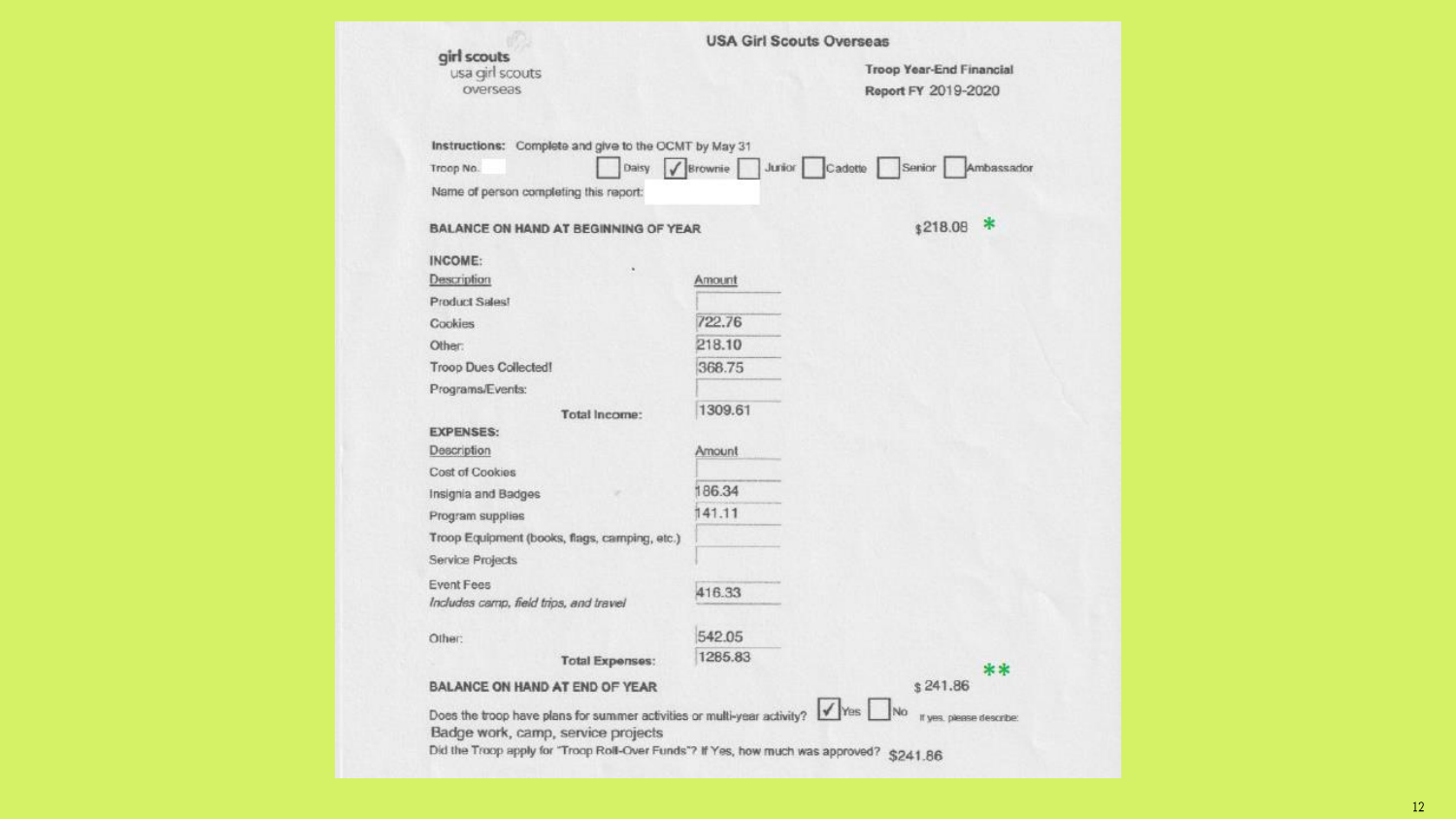## **Troop Roll Over Application**

If your troop has leftover funds and you would like to use them in the summer or for future projects, please fill out the **troop rollover application** form.

Make sure to add the name of your overseas community, OCC's name, and the OCC's signature for approval. This form will need to be included with the troop financial report for every troop requesting rollover funds.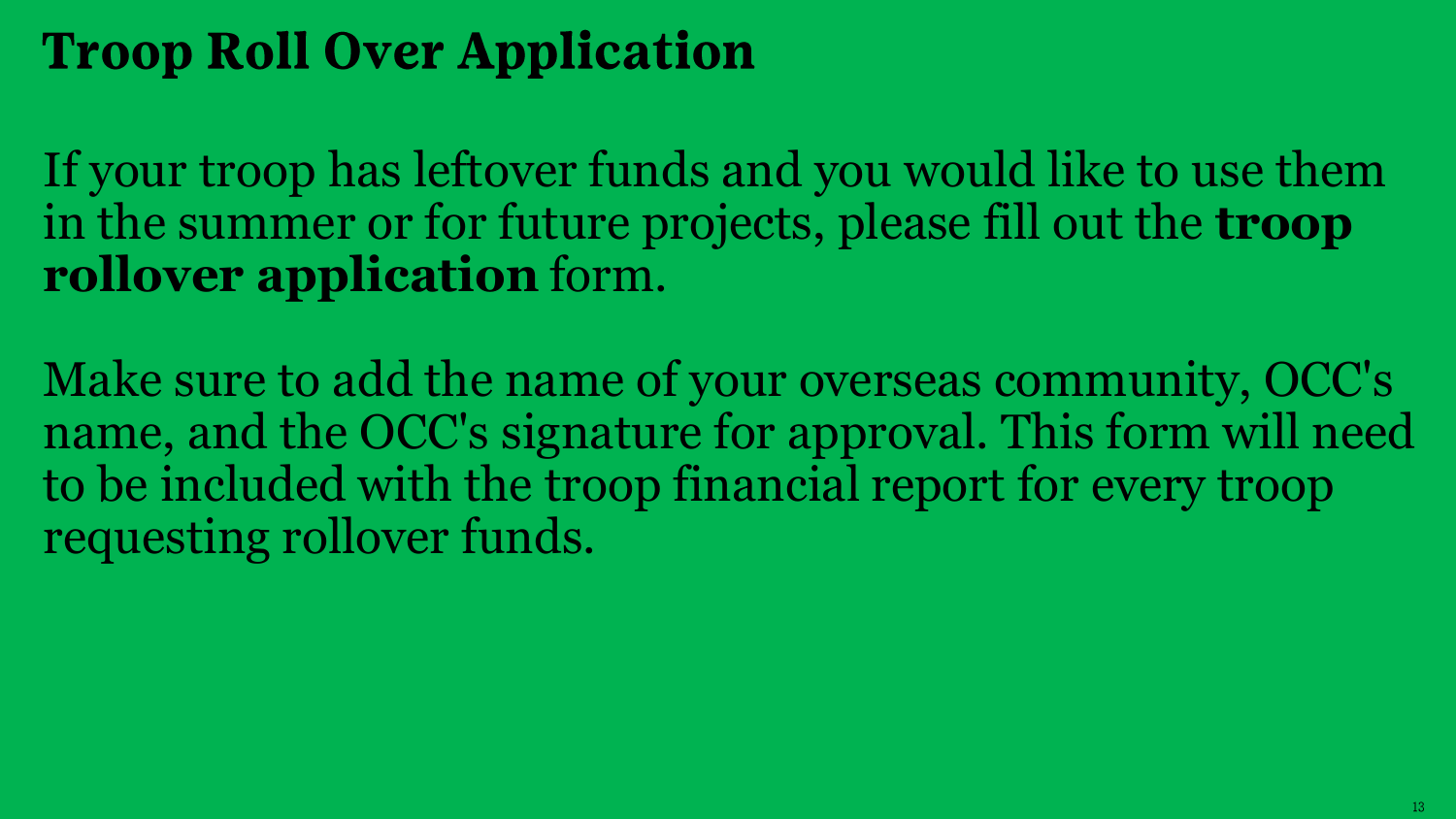

#### **Troop Roll-Over Fund Application**

Troop Roll-Over Fund Application: Troop accounts are generally closed after receiving the year-end finance and inventory report, prior to the OC Audit. The OC then determines the amount of money troops begin with the following year in order to ensure that girls who participate in Girl Scout money earning activities with their troop are able to participate in the activities they voted on.

However, there are times when a group/troop may have a long-term goal that requires more financial planning than a year such as travel or a large service project (take-action or bronze, silver, or gold award), Troops may submit a Troop Roll-Over Fund Application to their OCMT. Troops may also use the Troop Roller-Over Fund Application to request funding for summer activities. These receipts and/or left-over monies will be due before the new troop funds will be issued to start the new girl scouting year. The OCMT makes the decision based on the best interest of most of the girls in the troop.

Remember: The income from product sales does not become the property of individual girl members.

#### **Guidelines:**

1. Troops who wish to apply for roll-over funds must provide a complete timeline and budget for the project or activity they wish to roll-over the funds for.

2. Troops must apply for roll-over funds by May 30<sup>th</sup> for the following year.

3. The OCMT may deny a request based on the request not benefiting most of the girls in the

troop, or because the proposed project or activity is not compliant with Girl Scout policy.

4. Partial roll-over funds may be granted with an explanation from the OCMT.

5. The purpose of roll-over funds is for long-term planning. Should girls not implement their proposed activity or project by the deadline on their timeline the OC may transfer the roll over fund amount minus the typical troop start up fund amount back to the OC.

6. Roll-Over funds for summer activities are by reimbursement only in the fall only after OCMT approval. 7. All troop representative must be listed and sign the application on behalf of the girls in the troop.

| OC:                                                                                                          | <b>Troop Number:</b><br>Date:                                                            |
|--------------------------------------------------------------------------------------------------------------|------------------------------------------------------------------------------------------|
| <b>Troop Leader:</b>                                                                                         |                                                                                          |
| <b>Phone Number (Home): I</b>                                                                                | (Work):                                                                                  |
| Email:                                                                                                       |                                                                                          |
| is requesting that (\$)<br>$Troop(\#)$<br>the summer/fall to be used for the specific purpose of (activity); | be kept in their OC troop account for                                                    |
| occurring on (date)                                                                                          |                                                                                          |
| The total estimated cost of the project/activity is (\$)                                                     |                                                                                          |
|                                                                                                              | Our troop plans on earning the rest of the funds by doing the following (if applicable): |
| Yes                                                                                                          | No                                                                                       |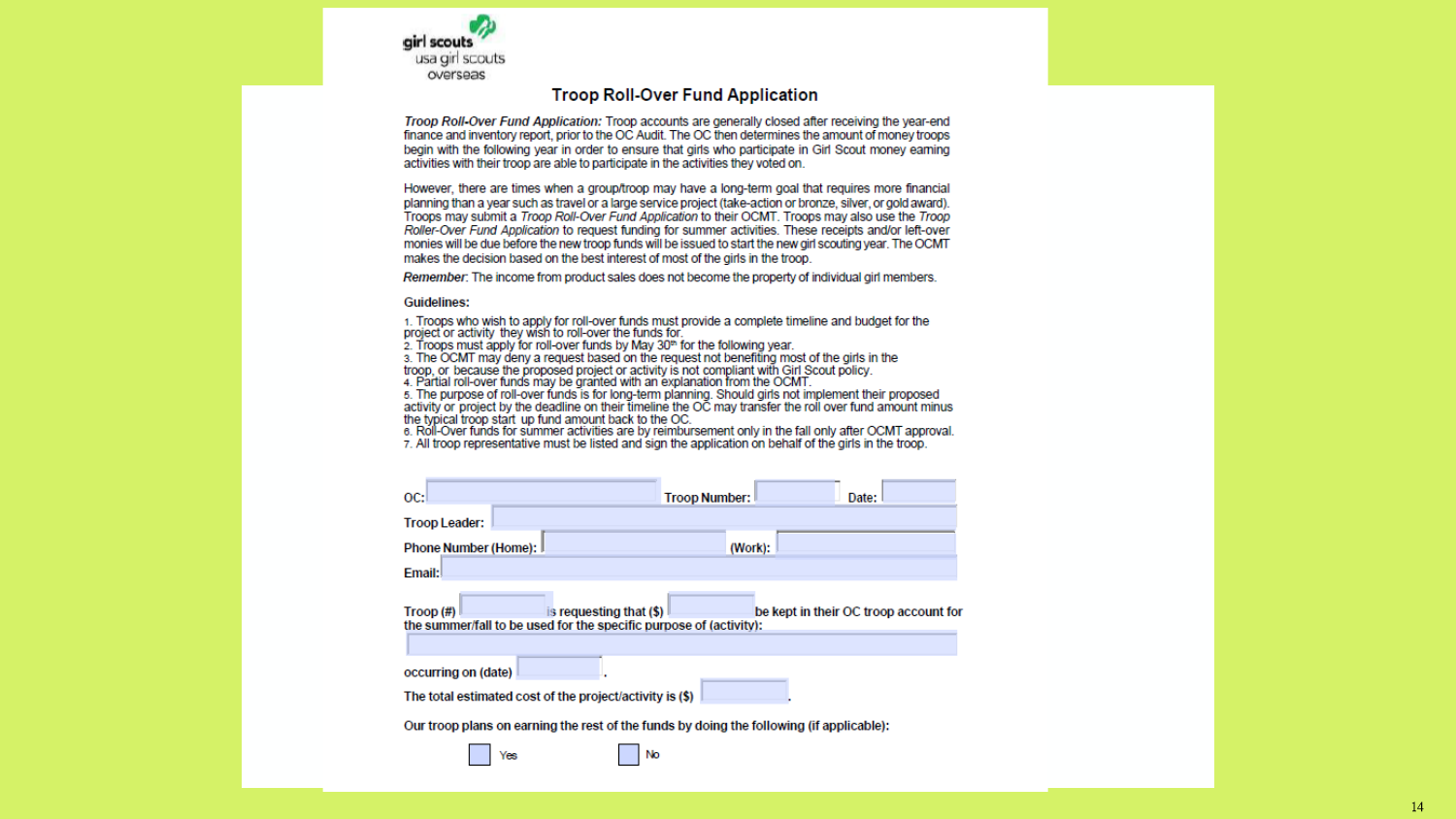| girl scouts     |
|-----------------|
| usa girl scouts |
| overseas        |

A member of the troop, ideally the treasurer, must select yes or no to rolling over the funds and sign<br>below.

| Name: | Kes No Signature: |  |
|-------|-------------------|--|

| <b>Budget and Timeline Attached</b>                          |
|--------------------------------------------------------------|
| Approved                                                     |
| <b>Partial Approval</b>                                      |
| Not Approved (include explanation below in the notes box.)   |
| Notes:                                                       |
|                                                              |
|                                                              |
| Name of OC:<br>Name of OCC:<br><b><i><u>Property</u></i></b> |
| Date:<br>Signature:                                          |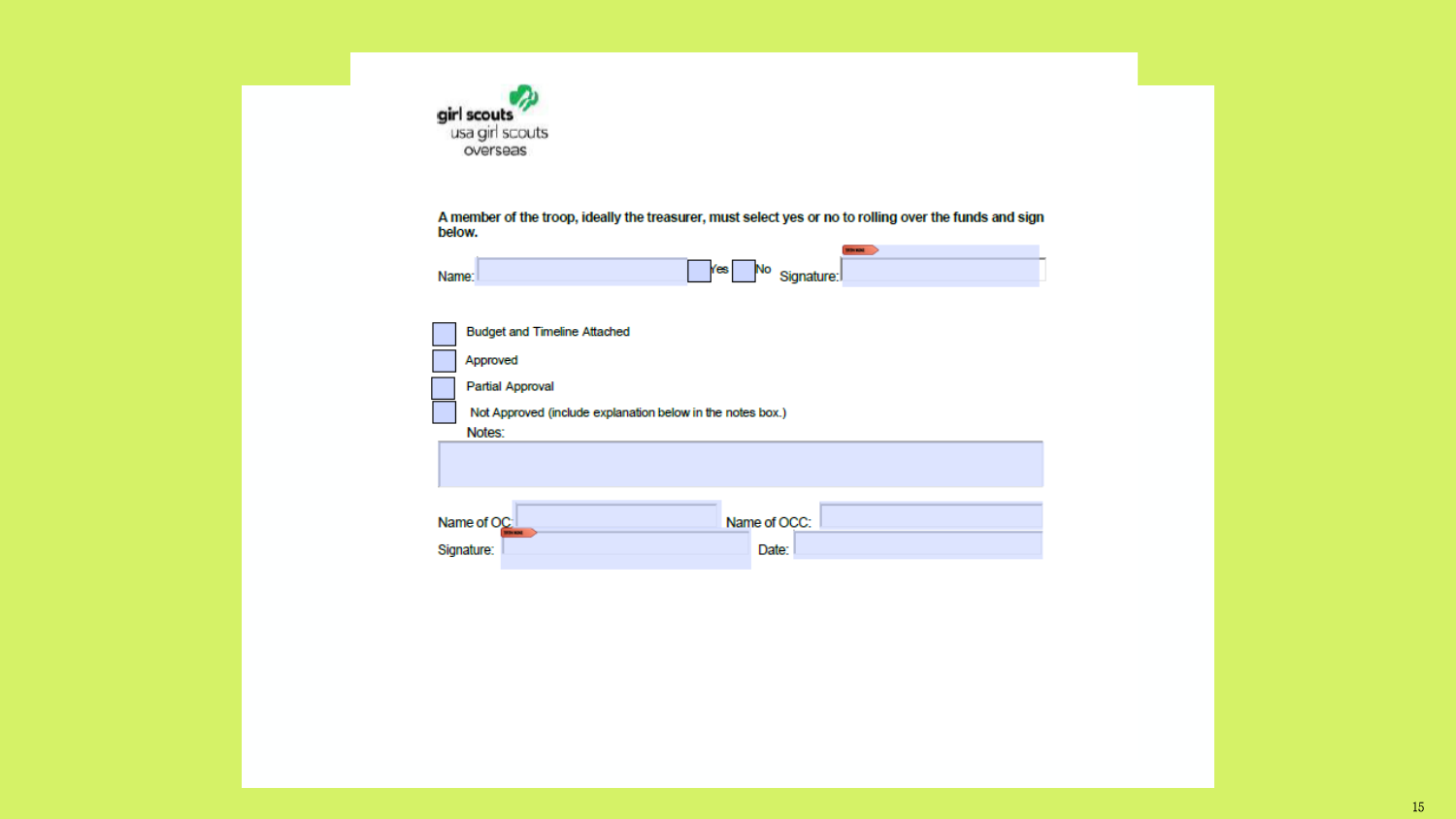## **Completing Overseas Financial Report and Audit**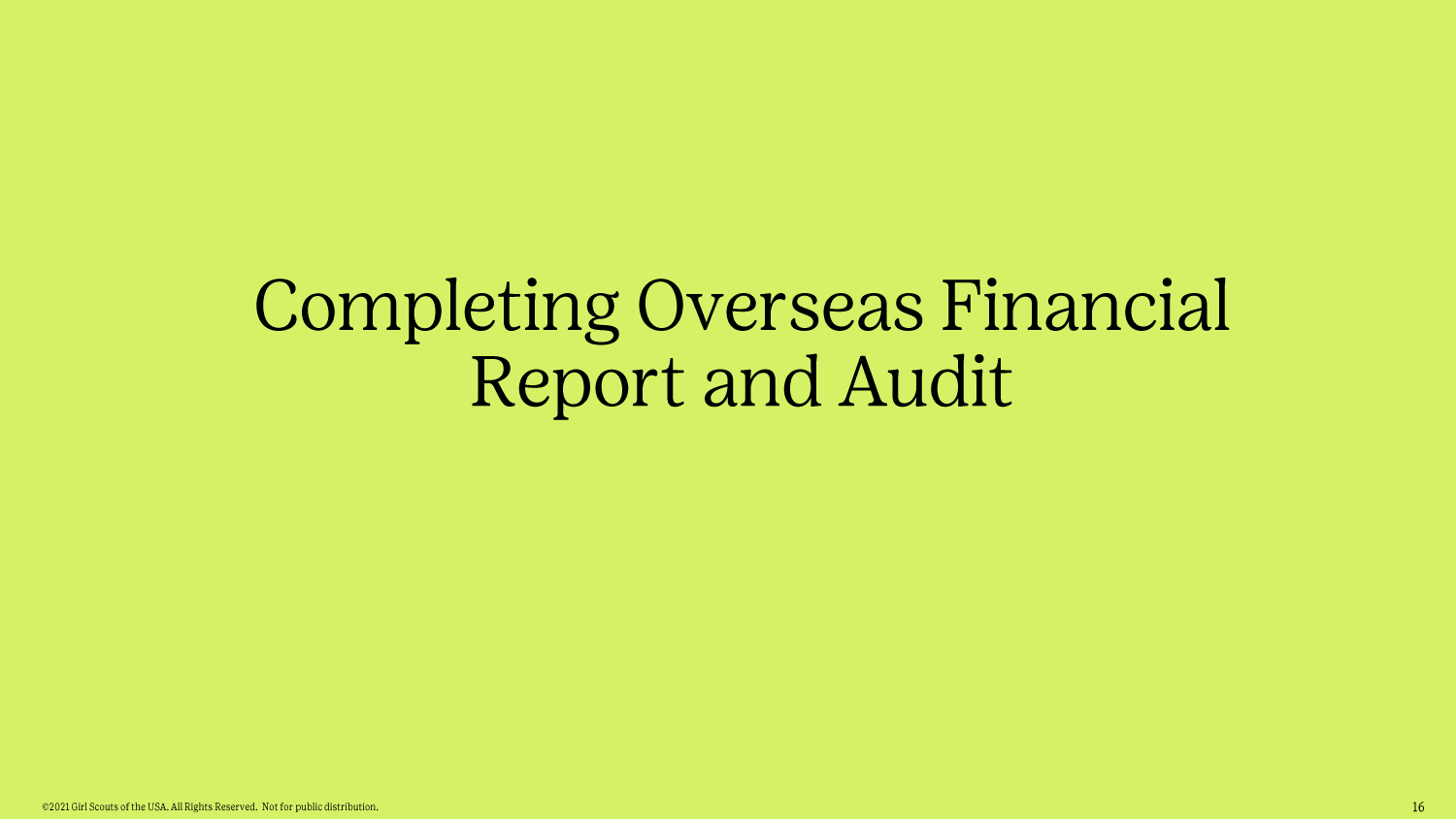## **Overseas Committee Year-End Financial Report**

Add the **name of your committee** and the **period** (June 1, 2021 to May 31, 2022)

**A - Cash on hand** is the total amount you had in your bank account at the end of last year financial report.

**B - Troop funds** is the total of funds that your troops had left last year on May 31st (from the Troop financial report, add all troop funds amount with this symbol\*)

OC Income - Add here everything that you have earned during this year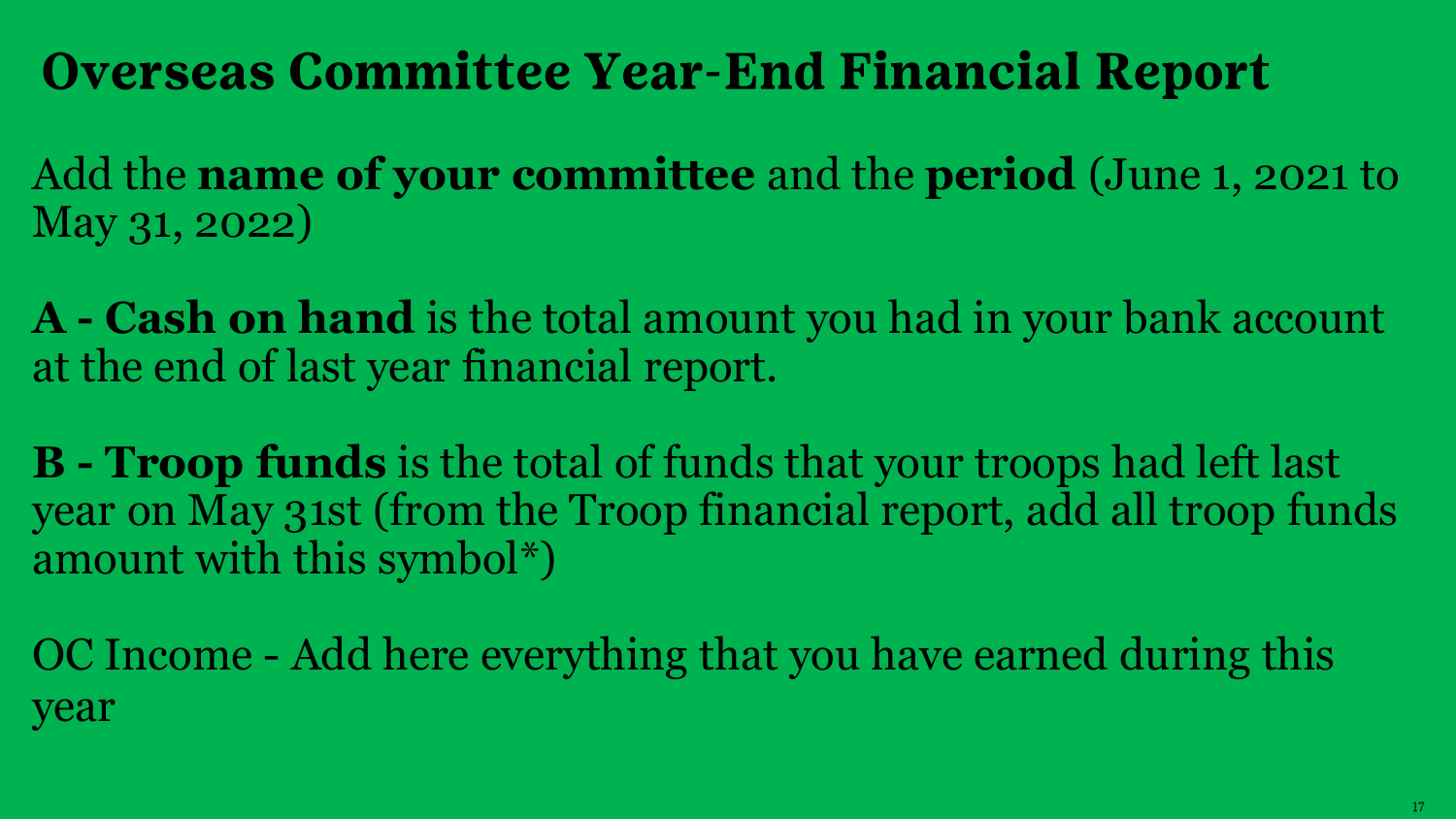**Overseas Committee Year End Financial Report** 

**C - Total income** adds up all the income reported

**D - TOTAL OC AVAILABLE RESOURCES** is calculated by A – B + C (cash on hand – troop funds + total income)

OC EXPENSES: enter here all expenses from June 1st to May 31st and then add them up in:

## **E - TOTAL EXPENSES**

**F - YEAR-END BALANCE** is calculated by D – E (total OC available resources – total expenses)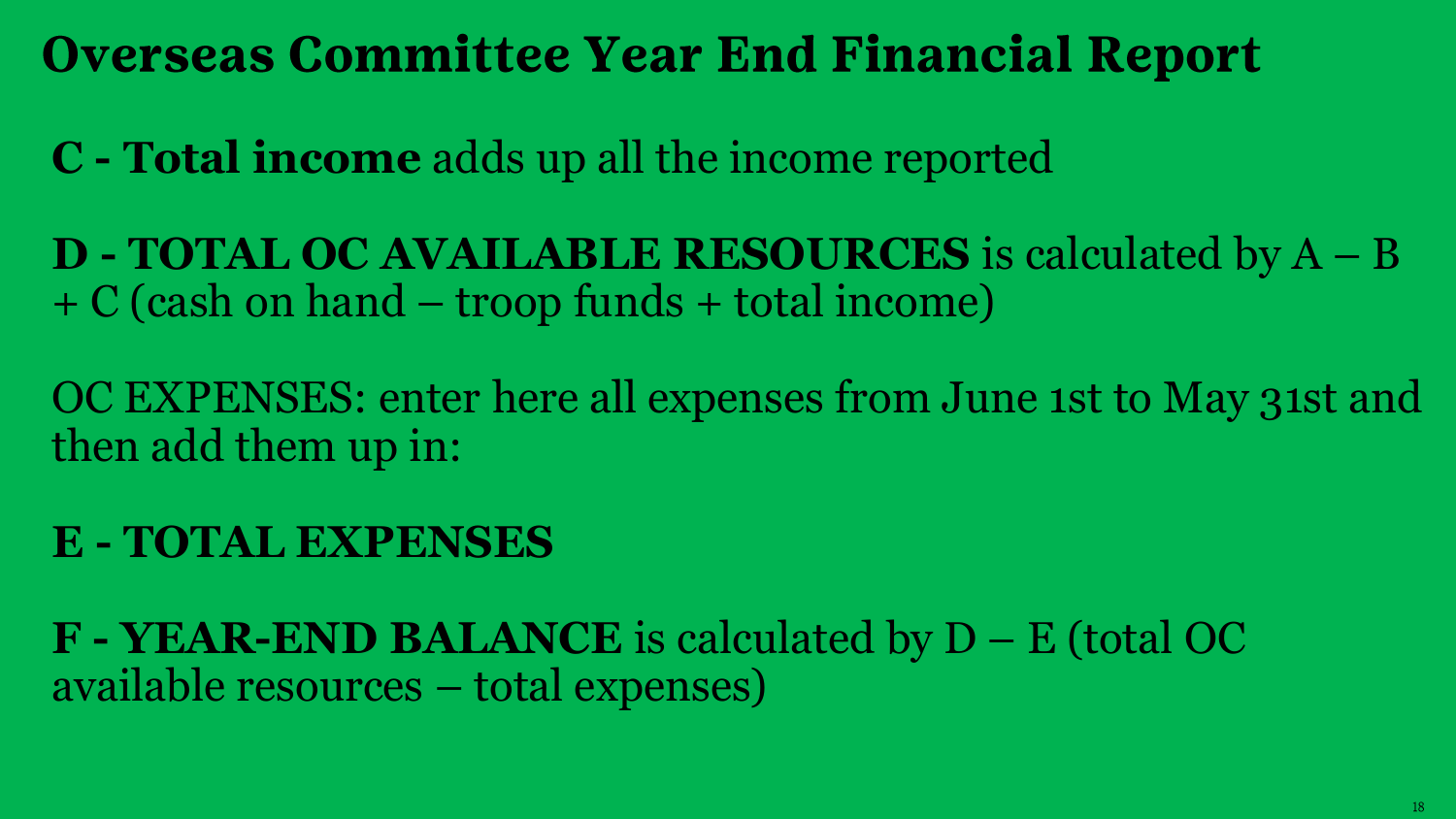## **Overseas Committee Year End Financial Report**

**G - TROOP FUNDS** is the sum of all troops' year-end balance on May 31st, 2022 (\*\*)

**H - CASH ON HAND** will be the addition of G + F (troop funds and Year-End balance)

The final CASH ON HAND (H) will be the amount that you have right now in your bank account.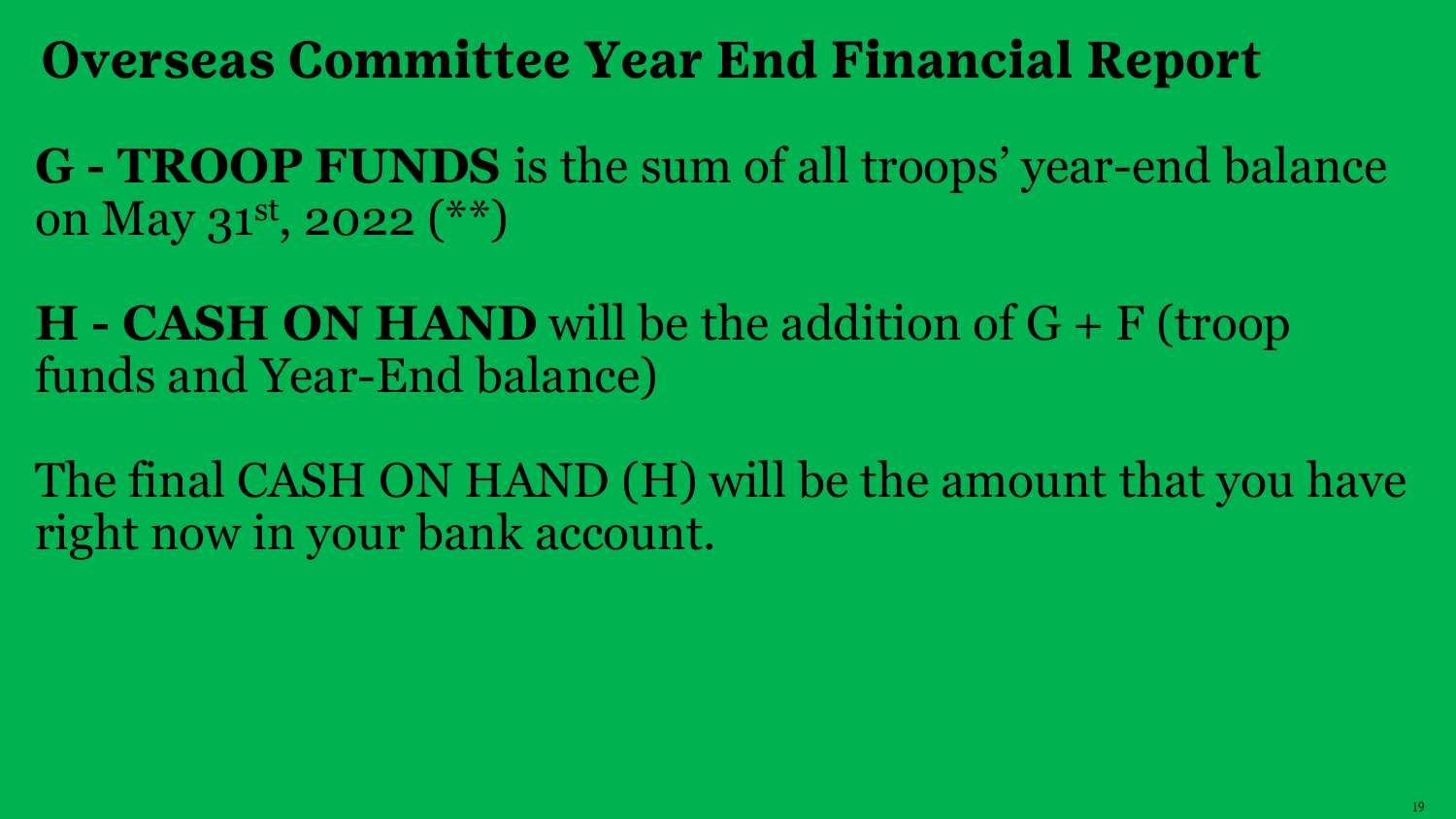## **Overseas Committee Year End Financial Report**

- On **STATUS OF FUNDS STATEMENT,** you will add the cash on hand amount that is in your bank account and:
- -the name of your financial institution -account number
- -month, day, and year the report was completed
- -names of the members that prepared this report
- -the last four digits of your Social Security number

Please also indicate how many signatures are required to draw a check or make a withdrawal from the account.

Sign and date.

All communities handling more than \$1000 will need to have the **STATEMENT OF AUDITOR** signed and dated by a third party (ex. A parent or volunteer who is not on the OCMT).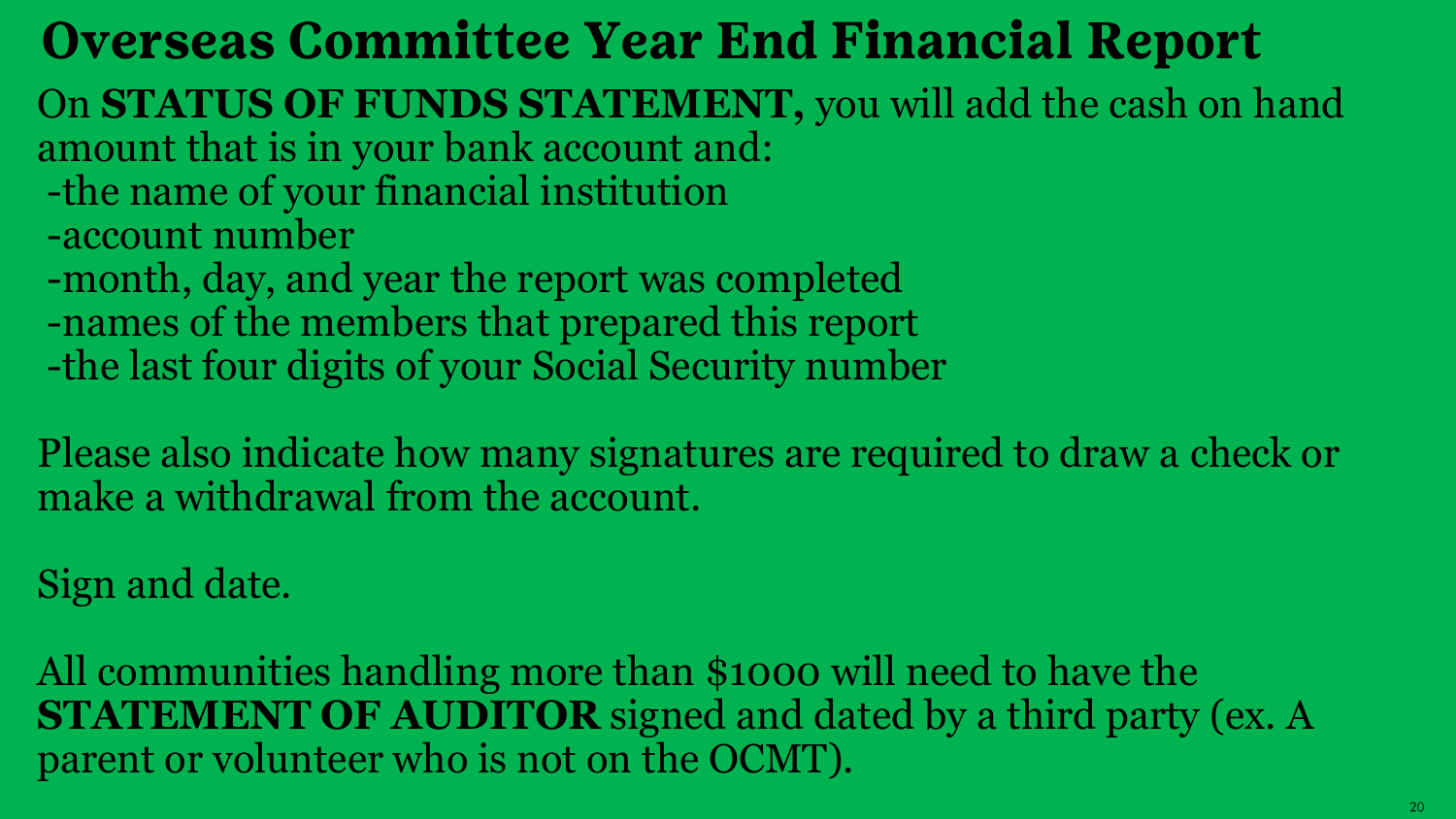|        | usa girl scouts<br>overseas                    |                                                                                                                                                           |                 |
|--------|------------------------------------------------|-----------------------------------------------------------------------------------------------------------------------------------------------------------|-----------------|
|        |                                                | Overseas Committee Year-End Financial Report/Audit Report                                                                                                 |                 |
|        | <b>USA Girl Scouts -</b>                       | Period from June 1, 2019                                                                                                                                  | to May 31, 2020 |
|        |                                                |                                                                                                                                                           |                 |
|        |                                                | Each Overseas Committee must complete this or an equivalent form and submit to USAGSO by June 30 <sup>th</sup> .                                          |                 |
|        |                                                | CASH ON HAND-This amount should equal the cash on hand closing balance \$12,508.04<br>A from the previous year as reflected in the year-end report/audit. |                 |
|        | B TROOP FUNDS - Subtract from Cash on Hand     |                                                                                                                                                           | $-3079.18$      |
|        | <b>OC INCOME:</b>                              |                                                                                                                                                           |                 |
|        | National Membership Dues                       | 0                                                                                                                                                         |                 |
|        | Contributions                                  | $\overline{0}$                                                                                                                                            |                 |
|        | <b>USAGSO Grants</b>                           | $0 -$                                                                                                                                                     |                 |
|        | <b>Product Sales</b>                           |                                                                                                                                                           |                 |
|        | Cookie Sales                                   | 38,505.75                                                                                                                                                 |                 |
|        | Other                                          | 732.97<br>$\overline{0}$                                                                                                                                  |                 |
|        | <b>Special Events</b><br>Program Events        | 201.27                                                                                                                                                    |                 |
|        | Family Partnership                             |                                                                                                                                                           |                 |
|        | Interest                                       |                                                                                                                                                           |                 |
|        | Other                                          |                                                                                                                                                           |                 |
| C      | TOTAL INCOME                                   |                                                                                                                                                           | +42,439.99      |
|        |                                                |                                                                                                                                                           |                 |
|        |                                                |                                                                                                                                                           |                 |
|        |                                                | D Cash on Hand - Troop Funds + Income = TOTAL OC AVAILABLE RESOURCES                                                                                      | 51,868.85       |
|        |                                                |                                                                                                                                                           |                 |
|        | <b>OC EXPENSES</b>                             | $A - B + C = D$                                                                                                                                           |                 |
|        | National Membership Dues                       |                                                                                                                                                           |                 |
|        | <b>Cookie Sales</b>                            | 33,837.75                                                                                                                                                 |                 |
|        | <b>Professional Fees</b>                       |                                                                                                                                                           |                 |
|        | <b>Office Supplies</b>                         | 313.69                                                                                                                                                    |                 |
|        | Printing and Copying                           |                                                                                                                                                           |                 |
|        | <b>Troop Resources</b><br><b>Books</b>         |                                                                                                                                                           |                 |
|        | Equipment                                      |                                                                                                                                                           |                 |
|        | Start Up Funds                                 |                                                                                                                                                           |                 |
|        | Training                                       | 148.70                                                                                                                                                    |                 |
|        | <b>Housekeeping Supplies</b>                   |                                                                                                                                                           |                 |
|        | Program Events                                 |                                                                                                                                                           |                 |
|        |                                                | 4824.88                                                                                                                                                   |                 |
|        | other                                          | 2478.55                                                                                                                                                   |                 |
|        |                                                |                                                                                                                                                           |                 |
|        | Adult Recognition                              | 922.22                                                                                                                                                    |                 |
|        | Telephone                                      |                                                                                                                                                           |                 |
|        | Postage                                        |                                                                                                                                                           |                 |
|        | Equipment Purchase/Rental<br>Assistance Grants |                                                                                                                                                           |                 |
|        |                                                |                                                                                                                                                           |                 |
|        |                                                |                                                                                                                                                           |                 |
| E<br>F | <b>TOTAL EXPENSES</b>                          | -42,525.79<br>OC AVAILABLE RESOURCES - EXPENSES = YEAR-END BALANCE                                                                                        | 9343.06         |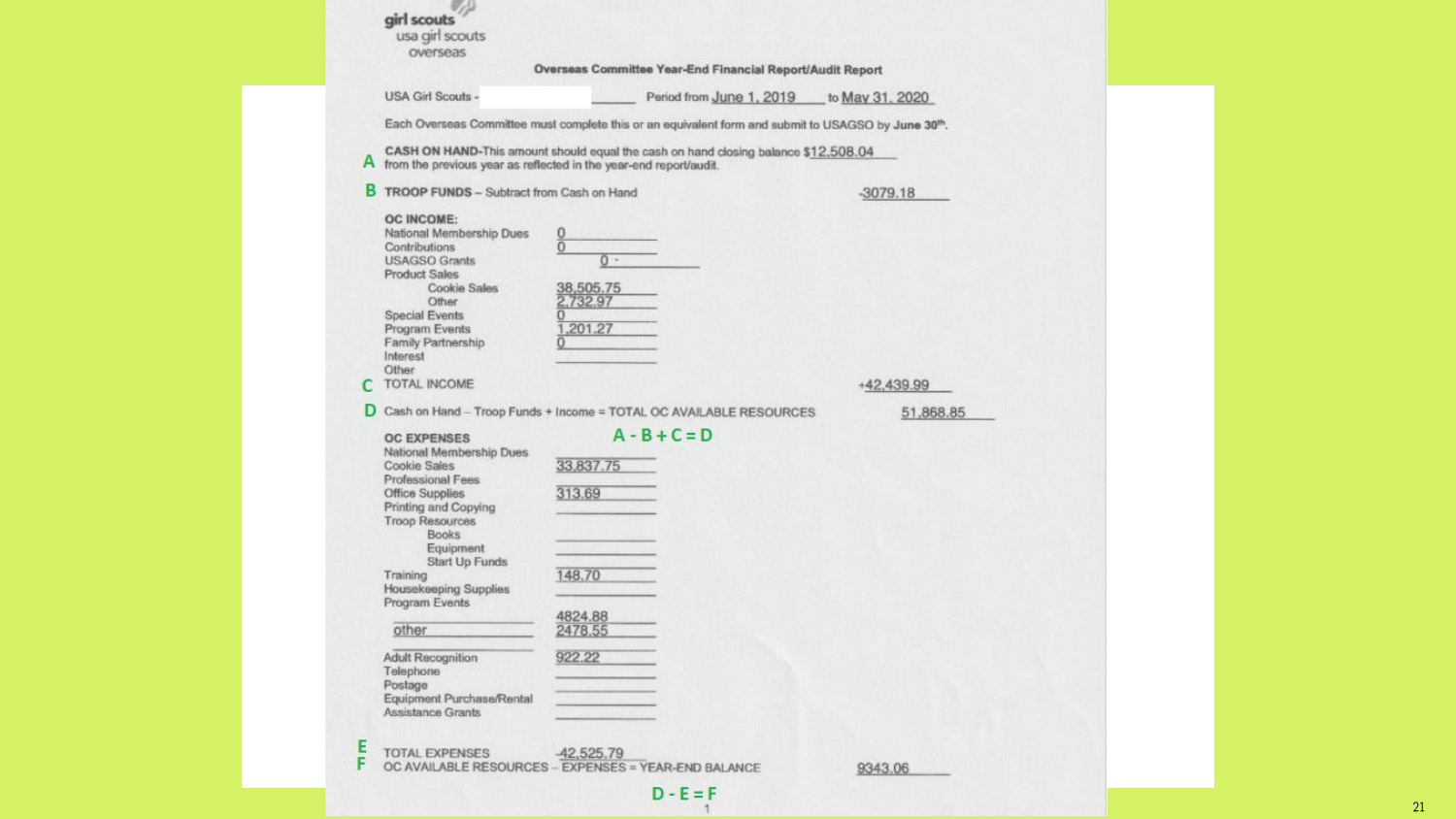|   | <b>TROOP FUNDS</b>  | (ATTACH A DETAILED SUMMARY BY TROOP) |  |
|---|---------------------|--------------------------------------|--|
| н | <b>CASH ON HAND</b> | $G + F = H$                          |  |

| 3,111.58 |  |  |  |  |
|----------|--|--|--|--|
|          |  |  |  |  |

12,454.64

|                                       | The funds described on the reverse side of this statement for the year-end May 2020 |                                                                                                                                                     |
|---------------------------------------|-------------------------------------------------------------------------------------|-----------------------------------------------------------------------------------------------------------------------------------------------------|
| Totaling \$ 12,454.64                 | are deposited in Community Bank                                                     |                                                                                                                                                     |
|                                       |                                                                                     | Name of Financial Institution                                                                                                                       |
| The account # is                      |                                                                                     |                                                                                                                                                     |
| This report was prepared on June 14   |                                                                                     | $\frac{14}{14}$ , $\frac{20}{100}$ , by Overseas Committee member<br>The Overseas Committee members who have reviewed this report and are listed on |
|                                       | the account as approved signatories to withdraw funds or sign checks are:           |                                                                                                                                                     |
|                                       |                                                                                     |                                                                                                                                                     |
| Name                                  |                                                                                     | Social Security No.                                                                                                                                 |
| Name                                  |                                                                                     | Social Security No.                                                                                                                                 |
|                                       |                                                                                     |                                                                                                                                                     |
| Name                                  |                                                                                     | Social Security No.                                                                                                                                 |
|                                       |                                                                                     |                                                                                                                                                     |
| Name                                  |                                                                                     | Social Security No.                                                                                                                                 |
|                                       |                                                                                     |                                                                                                                                                     |
|                                       |                                                                                     | Indicate the number of signatures required to draw a check or make a withdrawal from the account (must be at least two)                             |
|                                       | Two                                                                                 | Three                                                                                                                                               |
| USA Girl Scouts -                     |                                                                                     | Overseas Committee has accepted this statement of financial position.                                                                               |
|                                       |                                                                                     |                                                                                                                                                     |
|                                       |                                                                                     |                                                                                                                                                     |
| Signature of Overseas Committee Chair |                                                                                     |                                                                                                                                                     |
|                                       |                                                                                     |                                                                                                                                                     |
|                                       |                                                                                     |                                                                                                                                                     |
|                                       | <b>STATEMENT OF AUDITOR</b>                                                         |                                                                                                                                                     |
| records of the Overseas Committee.    |                                                                                     | if the total money handled in the year is over \$1,000.00 U.S., a knowledgeable outside person must review the financial                            |